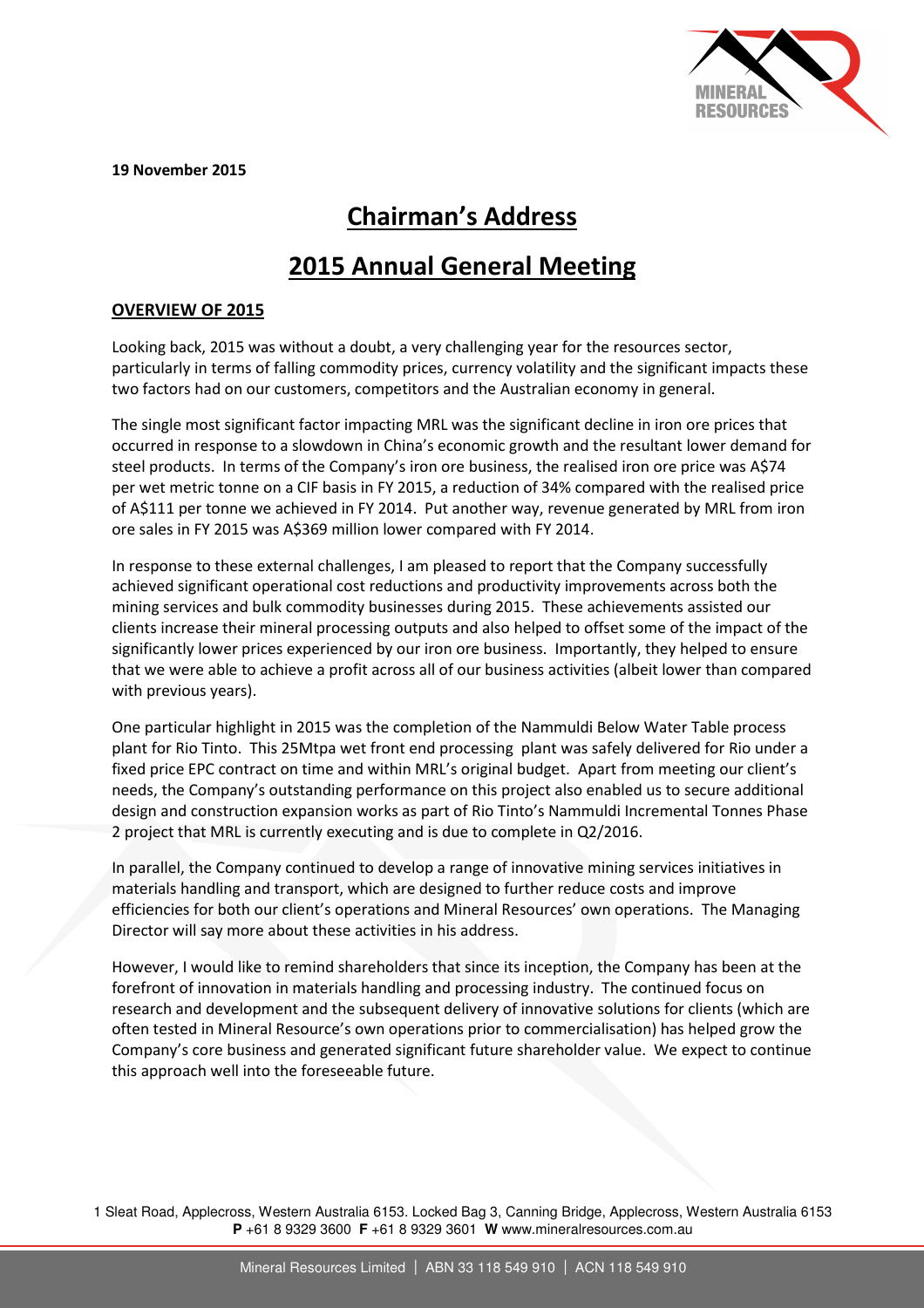

#### CAPITAL MANAGEMENT

The Company maintained its disciplined approach to capital management during 2015, while continuing to meet ongoing investment requirements for capital equipment and research and development. As a result, the balance sheet remained in a very strong position at the end of FY 2015 with net cash of \$118 million and substantial undrawn debt facilities available. This has since improved to a net cash position of \$160 million, with no change to the undrawn debt facilities.

A strong balance sheet leaves the Company well positioned to pursue new development options in FY 2016, while still having due regard for general economic and commodity market conditions.

This outcome is entirely consistent with the Company's approach to capital allocation, as explained in detail in the 2015 Annual Report. One of the key principles behind the Company's approach to capital allocation is to maintain a strong and conservative balance sheet that provides the flexibility to facilitate growth whilst protecting the business from the financial risks inherent in cyclic business segments such as bulk commodities.

As part of the Board's ongoing considerations in this area, we also considered both the economic conditions and the Company's short term capital expenditure and development requirements, in determining the level of dividends for FY 2015. The decision to distribute a full-year fully franked dividend of 22.5 cents per ordinary share to shareholders, represents approximately 50% of after-tax earnings (after impairment charges) and is in line with the policy established when the Company first listed in 2006.

The present weakness of the share price has also caused us to consider the impact on shareholder value and we believe that there is a case for Mineral Resources to purchase some of its own shares at this point in the cycle. We are also mindful of the desire of Australian retail shareholders to continue our dividend policy providing a franked dividend stream. To this end, the Board has resolved to allocate \$40 million to a capital management initiative consisting of a \$30 million onmarket share buyback plan to become effective from 7 December 2015 combined with an interim fully franked dividend package of \$10 million for the first half.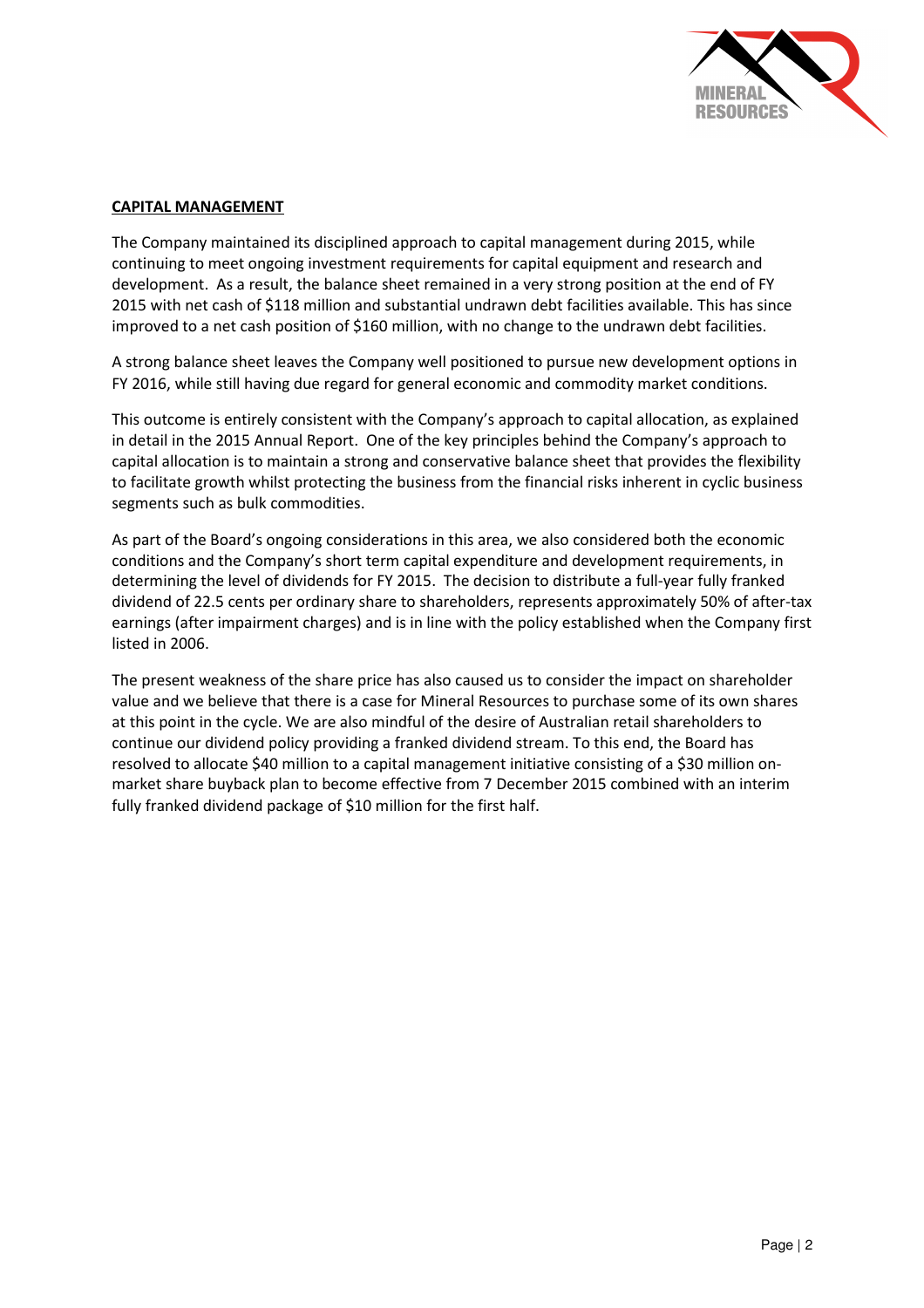

### CORPORATE GOVERNANCE

With respect to governance matters, we are making some significant changes to the composition of the Board following on from the resignation of Mark Dutton in November 2014. In May 2015, we appointed James McClements as an independent non-executive director. I am also pleased to announce that we have also appointed James as the lead independent Non-Executive Director effective from today.

James is the Managing Partner of Resource Capital Fund (RCF) and has over 30 years of resources sector banking experience in both Australia and internationally, along with considerable Board experience, having served as a Director of 12 of RCF's portfolio companies. He also brings with him an extensive range of contacts within the resources and financial sectors.

With the appointment of James, the Company continues to maintain a small but highly effective Board with a combined skill set which is well suited for the performance requirements and business culture of Mineral Resources. Importantly, all of the existing Board members are committed to representing shareholders to the best of their ability.

Whilst the independence of the Board is actively managed with the majority of Non-Executive Directors now considered to be independent by most measures, there is scope to appoint an additional independent Non-Executive Director and we will continue our search for a director with the appropriate experience and skills that will assist the board drive shareholder value.

#### REMUNERATION

With respect to Remuneration practices, the Company's approach has always been conservative one and has focused on being able to attract and retain employees by positioning its self around the 50<sup>th</sup> percentile for salary benchmarking purposes.

However in FY 2015, the Board in recognition of the ongoing challenges being faced by the resources sector and the need to further reduce operational costs, took the following actions:

- salaries and wages have been frozen at FY 2015 levels; and
- STIs and LTIs for FY 2015 were suspended and no payments made.

To further demonstrate the Company's commitment to reducing costs, the Managing Director and senior executives accepted a reduction in fixed remuneration in FY 2016, ranging from 10% to 20%. This follows the earlier example set by the Managing Director who has personally taken a 20% reduction in his base salary and also refunded his Short Term Incentive from FY 2014 and declined to participate in 2015 Long Term Incentive, prior to the Board's decision to suspend all LTIs in FY 2015.

Notwithstanding these changes to remuneration outcomes, the Board is aware that some shareholders have expressed concern about certain aspects of the Company's approach to key management personnel remuneration and associated disclosures.

In response to these concerns, the Board has recently appointed James McClements (lead independent Director) as the Chairman of the Remuneration Committee and will shortly commission an independent review of both the Company's key management personnel remuneration system and the disclosure processes. I look forward to sharing the findings of this review with shareholders in due course.